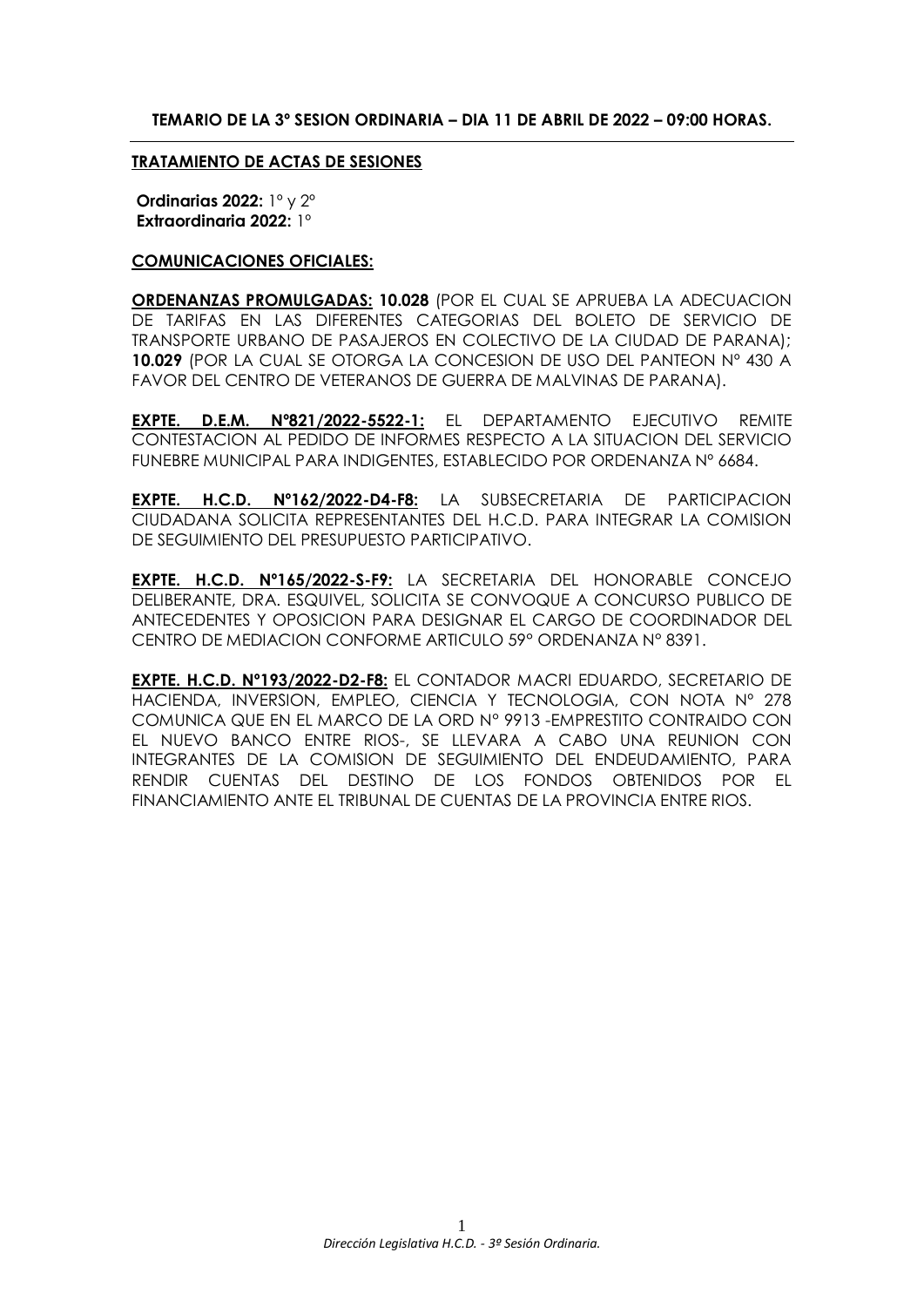## **ASUNTOS PARTICULARES**

**EXPTE. H.C.D. Nº143/2022-D2-F5:** EL DEPARTAMENTO EJECUTIVO, REMITE CON NOTA N° 169 EXPTE. 1183/2022-1459-88 POR LA CUAL LA COMISION VECINAL "SANTA MARIA DEL ROSARIO Y VECINOS CONVOCADOS" INTERESAN DESIGNAR CON EL NOMBRE "PROF. JOSEFINA BRESSOUD" A LA PLAZA UBICADA EN CALLE SOURIGES, ENTRE CALLES GOBERNADOR TIBILETTI Y PROF. J. BRESSOUD.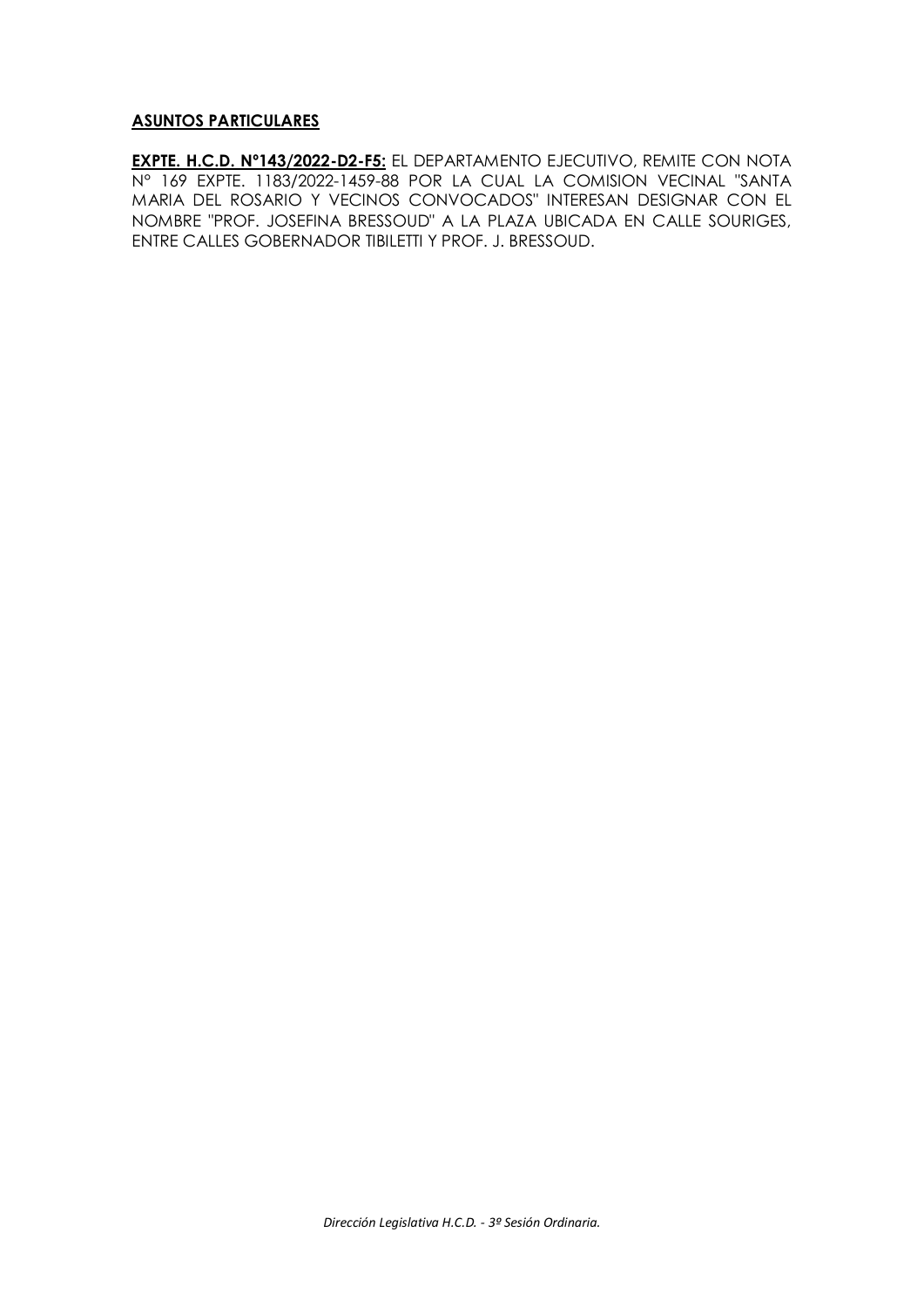## **PROYECTOS PRESENTADOS:**

**1-EXPTE. H.C.D. Nº157/2022-FC-D6:** PROYECTO DE **DECRETO** PRESENTADO POR LA CONCEJAL **RUBERTO** DECLARANDO DE INTERES DEL H.C.D. EL PROGRAMA RADIAL "SOMOS ORGULLO" QUE SE EMITE EN RADIO COSTA PARANA FM 88.1 DE NUESTRA CIUDAD.

**2-EXPTE. H.C.D. Nº 167/2022-FC-A5:** PROYECTO DE **ORDENANZA** PRESENTADO POR LOS CONCEJALES **MINNI Y ELIZAR**, DENOMINANDO "MARIA ANTONIA GOÑI" A LA CALLE Nº 1723, UBICADA ENTRE CALLES FRATERNIDAD Y 19 DE ABRIL DE NUESTRA CIUDAD.

**3-EXPTE. H.C.D. Nº 181/2022-JC-B29:** PROYECTO DE **RESOLUCION** PRESENTADO POR LOS CONCEJALES **ROLANDELLI, AVERO y RODRIGUEZ PAULIN**, POR EL CUAL SE SOLICITA AL D.E.M. A TRAVES DEL AREA QUE CORRESPONDA PROCEDA AL ARREGLO Y MEJORAMIENTO DE LA CALLE LORENZO GIORDA, ENTRE ENRIQUE ACEBAL Y ERNESTO CLARK, MANZANAS "B 2" Y "E", DEL BARRIO PARANA XVI DE NUESTRA CIUDAD.

**4-EXPTE. H.C.D. Nº 182/2022-JC-E8:** PEDIDO DE **INFORMES** PRESENTADO POR LOS CONCEJALES **ROLANDELLI, AVERO y RODRIGUEZ PAULIN**, SOBRE LA APLICACION DE LA ORDENANZA Nº 9668 -CUENCAS HIDROGRAFICAS URBANAS - COMITE DE CUENCAS-, EN RELACION A LA OBRA SISTEMATIZACION DE ARROYO LA SANTIAGUEÑA, SUBCUENCA CORRIENTES.

**5-EXPTE. H.C.D. Nº 183/2022-JC-B29:** PROYECTO DE **RESOLUCION** PRESENTADO POR LOS CONCEJALES **AVERO, ROLANDELLI y RODRIGUEZ PAULIN**, POR EL CUAL SE INSTA AL D.E.M. PROCEDA A LA LIMPIEZA DE CAÑOS DE AGUA DEL COMPLEJO HABITACIONAL DEL IAPV DENOMINADA "ALTOS DE ITUZAINGO", UBICADO ENTRE LAS CALLES PELLEGRINI, SAN MARTIN, ITUZAINGO Y PRONUNCIAMIENTO DE NUESTRA CIUDAD.

**6-EXPTE. HCD Nº 184/2022-FC-A5:** PROYECTO DE **ORDENANZA** PRESENTADO POR EL CONCEJAL **ELIZAR**, REEMPLAZANDO LA DENOMINACION DE LA CALLE "CORTADA V" UBICADA ENTRE CALLES JUANA PAULA MANSO Y BAXADA DEL PARANA, POR "ELADIA COMAS DE BAREZZI", DEL BARRIO BAJADA GRANDE DE NUESTRA CIUDAD.

**7-EXPTE. H.C.D. Nº 185/2022-FC-A12:** PROYECTO DE **ORDENANZA** PRESENTADO POR LA CONCEJAL **RUBERTO**, POR CUAL DISPONE REGULACION DE MERCADOS Y FERIAS PARA UN CORRECTO FUNCIONAMIENTO.

**8-EXPTE. H.C.D. Nº186/2022-FC-D6:** PROYECTO DE **DECRETO** PRESENTADO POR LA CONCEJAL **RUBERTO**, DECLARANDO DE INTERES DEL H.C.D., EL EVENTO "APERTURA ZONAL 2022" ORGANIZADO POR SCOUTS DE ARGENTINA ASOCIACION CIVIL -ZONA 46 ENTRE RIOS OESTE-, A REALIZARSE EL SABADO 7 DE MAYO DEL CORRIENTE AÑO, EN EL CAMPING TOMA VIEJA DE NUESTRA CIUDAD.

**9-EXPTE. H.C.D. Nº 187/2022-FC-D6:** PROYECTO DE **DECRETO** PRESENTADO POR LOS CONCEJALES **GRANETTO Y FACELLO GEREZ**, DECLARANDO DE INTERES CULTURAL, TURISTICO Y SOCIAL DEL HCD, A LA "FIESTA DE LA EMPANADA DE PESCADO DE RIO", A REALIZARSE DEL 14 AL 17 DE ABRIL EN LA ZONA DE PUERTO SANCHEZ DE NUESTRA CIUDAD.

**10-EXPTE. H.C.D. Nº 188/2022-FC-D6:** PROYECTO DE **DECRETO** PRESENTADO POR LOS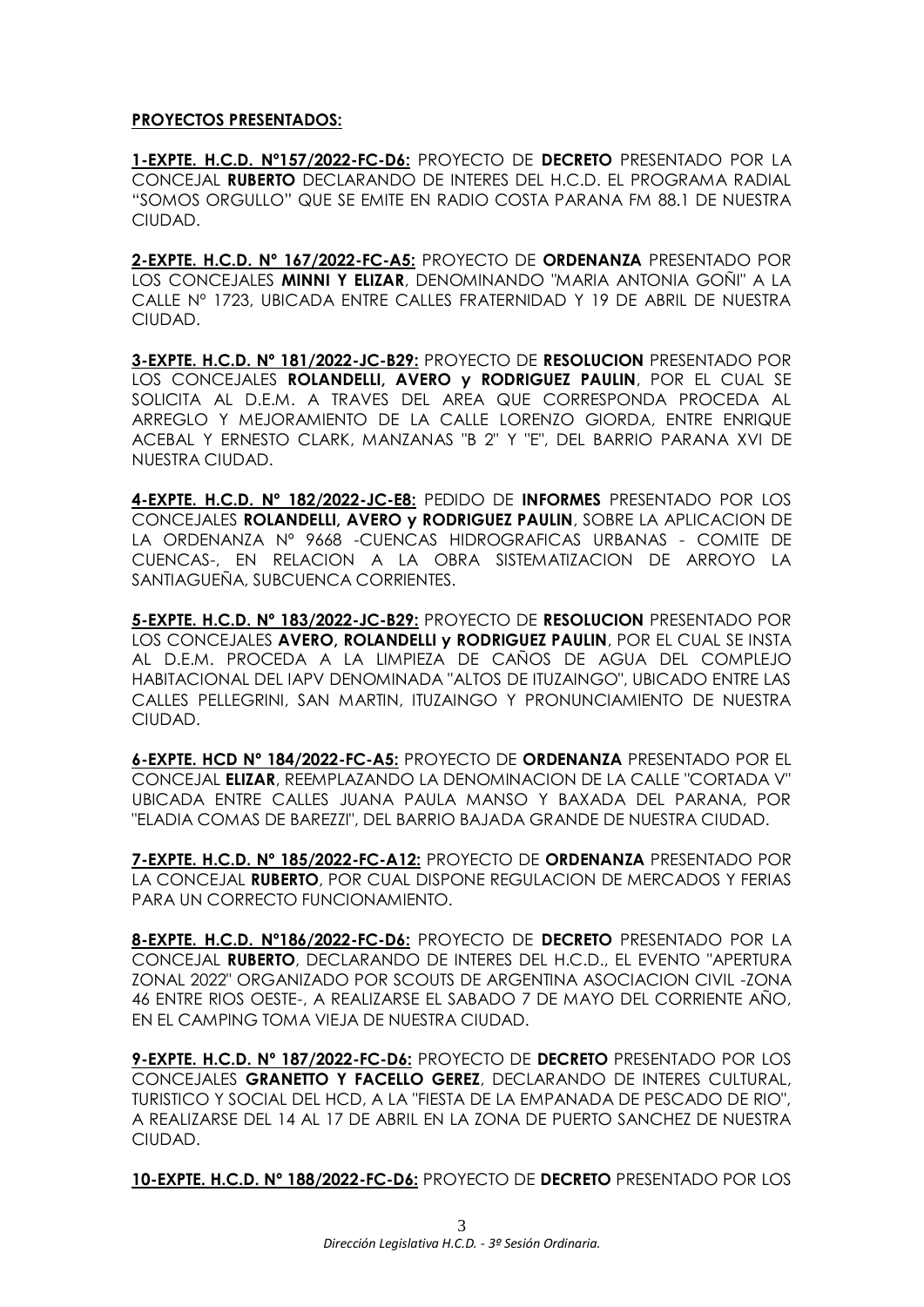CONCEJALES **CACERES Y FARIAS**, DECLARANDO DE INTERES DEL H.C.D. A "RADIO ONLINE PARANA" POR SUS 12 AÑOS DE TRAYECTORIA DESTACADA COMO MEDIO ALTERNATIVO TECNOLOGICO DIGITAL DE COMUNICACION SOCIAL.

**11-EXPTE. H.C.D. Nº 189/2022-FC-D6:** PROYECTO DE **DECRETO** PRESENTADO POR LOS CONCEJALES **FACELLO GEREZ Y GRANETTO**, DECLARANDO DE INTERES EL FESTEJO DEL "DIA DEL ALEMAN DEL VOLGA" A REALIZARSE EN EL TEATRO 3 DE FEBRERO, EL DIA 20 DE ABRIL DEL CORRIENTE AÑO.

**12-EXPTE. H.C.D. Nº 190/2022-PRO-B16:** PROYECTO DE **RESOLUCION** PRESENTADO POR LA CONCEJAL **BAUZA,** SOLICITANDO AL D.E.M. INCORPORE UN REGISTRO DE TRANSPORTES ESCOLARES QUE SE ENCUENTREN HABILITADOS EN LA PAGINA WEB DE LA MUNICIPALIDAD DE PARANA, Y ACTUALICE LA COLOCACION DE OBLEAS DE HABILITACION EN VEHICULOS QUE BRINDEN DICHO SERVICIO.

**13-EXPTE. H.C.D. Nº 191/2022-PRO-D6:** PROYECTO DE **DECRETO** PRESENTADO POR LA CONCEJAL **BAUZA,** DECLARANDO DE INTERES DEL H.C.D. EL "TORNEO DE FUTBOL FEMENINO BARRIO LAS FLORES" A REALIZARSE EN NUESTRA CIUDAD.

**14-EXPTE. H.C.D. Nº 192/2022-PRO-C28:** PROYECTO DE **COMUNICACION** PRESENTADO POR LA CONCEJAL **BAUZA,** MEDIANTE EL CUAL SE EXPRESA PREOCUPACION Y SE SOLICITA INTERVENCION ANTE LA SITUACION MANIFESTADA POR VECINOS DE DISTINTAS VECINALES QUE SE ENCUENTRAN AFECTADOS POR LA OBRA DE CIRCUNVALACION**.**

**15-EXPTE. H.C.D. Nº 194/2022-PRO-E10:** PEDIDO DE **INFORMES** PRESENTADO POR LA CONCEJAL **BAUZA**, SOBRE LAS OBRAS QUE SE ENCUENTRAN EN MARCHA Y SE REALIZARAN EN PLAZAS DE NUESTRA CIUDAD.

**16-EXPTE. H.C.D. Nº 195/2022-BR-B29:** PROYECTO DE **RESOLUCION** PRESENTADO POR LA CONCEJAL **ACEVEDO** POR EL CUAL INSTA AL D.E.M. A REALIZAR TAREAS DE DESMALEZADO, RECOLECCION, FUMIGACION Y REPOSICION DE LUMINARIAS EN CALLE ISRAEL HOFFMAN, ENTRE AVDA. LOPEZ JORDAN Y FRANCISQUILLO FERNANDEZ.

**17-EXPTE. H.C.D. N° 196/2022-BR-B10:** PROYECTO DE **RESOLUCION** PRESENTADO POR LA CONCEJAL **ACEVEDO**, POR EL CUAL INSTA AL D.E.M. PROCEDA A REALIZAR TAREAS DE MANTENIMIENTO Y PRESERVACION EN LAS ZONAS CON PELIGRO DE EROSION, EN CALLE GALAN AL FINAL, ENTRE CALLES LOS MINUANES Y FACUNDO DE NUESTRA CIUDAD.

**18-EXPTE. H.C.D. Nº 197/2022-D1-A13:** EL **DEPARTAMENTO EJECUTIVO** ELEVA CON NOTA Nº3 PROYECTO DE **ORDENANZA** MODIFICANDO CLAUSULA SEXTA DEL MODELO DE CONVENIO CONFORME ORDENANZA Nº 10.014 (SISTEMA DE FISCALIZACION ELECTRONICA DEL TRANSITO VEHICULAR).

**19-EXPTE. H.C.D. Nº 198/2022-RE-B29:** PROYECTO DE **RESOLUCION** PRESENTADO POR LOS CONCEJALES **MURADOR Y BECCARIA** SOLICITANDO AL D.E.M., A TRAVES DEL AREA QUE CORRESPONDA, SE PROCEDA A RETIRAR LOS CARTELES ERRONEAMENTE UBICADOS, NOMENCLADOS COMO "JOSEFINA PELLIZA DE SAGASTA" Y "JUANA PAULA MANSO" EN BARRIO BAJADA GRANDE.

**20-EXPTE. H.C.D. Nº 199/2022-BR-D6:** PROYECTO DE **DECRETO** PRESENTADO POR LA CONCEJAL **ACEVEDO,** DECLARANDO DE INTERES DEL H.C.D. EL LIBRO "PARANA Y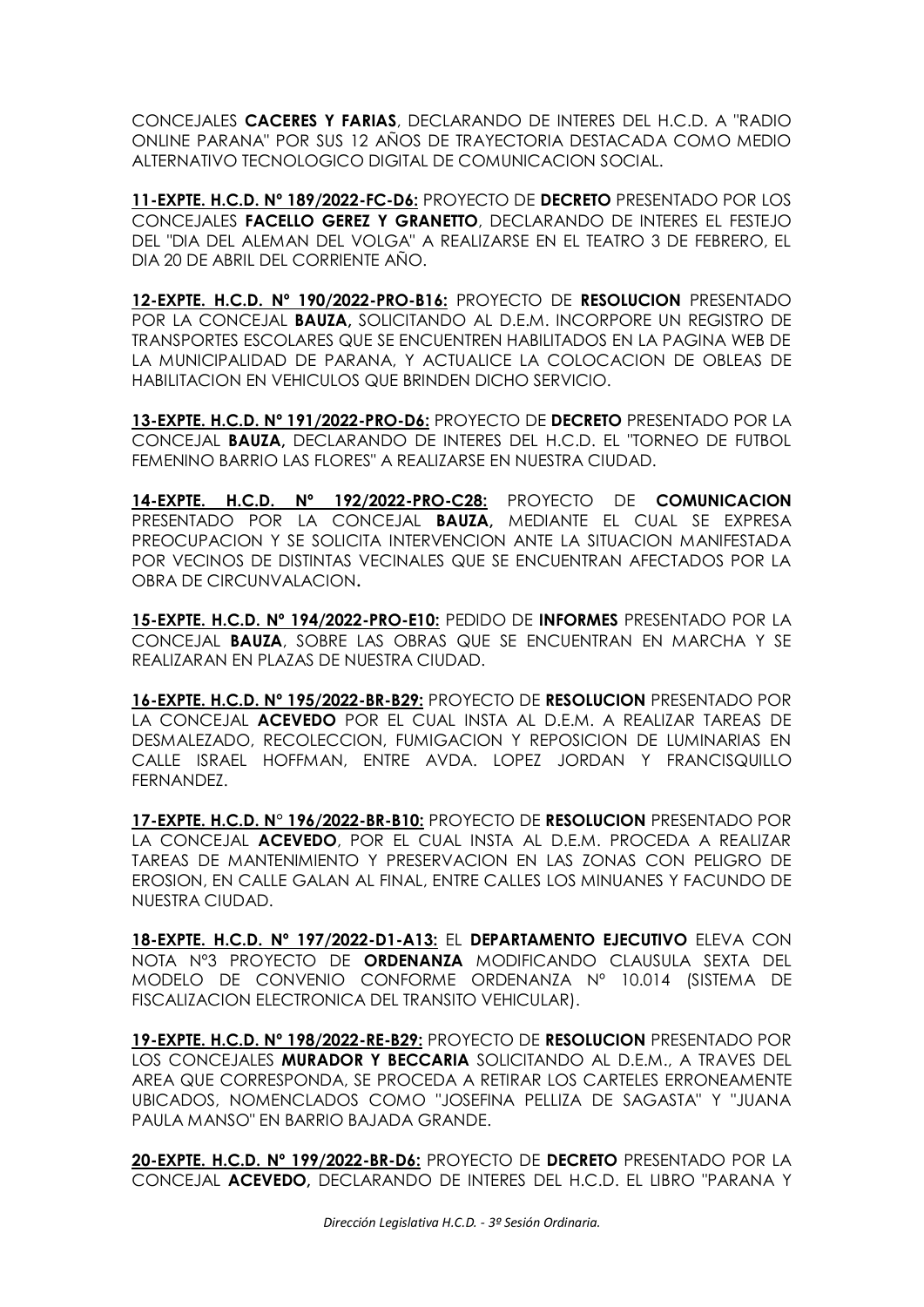SUS ENIGMAS -LA HISTORIA Y LOS MISTERIOS DE LA CIUDAD PAISAJE-" DEL AUTOR LOCAL RAUL AVELLANEDA.

**21-EXPTE. H.C.D. Nº 200/2022-PRO-B29:** PROYECTO DE **RESOLUCION** PRESENTADO POR LA CONCEJAL **BAUZA**, POR EL CUAL INSTA AL D.E.M. REALICE MEJORADO EN CALLE LAS CAMELIAS, ENTRE CALLE OVIDIO LAGOS Y GDOR. ENRIQUE MIHURA DE NUESTRA CIUDAD.

**22-EXPTE. HCD Nº 201/2022-BR-A17:** PROYECTO DE **ORDENANZA** PRESENTADO POR LA CONCEJAL **ACEVEDO**, CREANDO EN EL AMBITO DE LA SECRETARIA DE PLANEAMIENTO Y DESARROLLO TERRITORIAL, UN AREA ESPECIAL DE ESTUDIO, INSPECCION Y CONTROL DEL BORDE COSTERO DE NUESTRA CIUDAD.

**23-EXPTE. H.C.D. Nº 202/2022-PRO-E7:** PEDIDO DE **INFORMES** PRESENTADO POR LA CONCEJAL **BAUZA**, SOBRE EL DESTINO DE LOS RECURSOS QUE SE ADQUIEREN EN EL AREA DE LA SECRETARIA DE POLITICAS SOCIALES, INCLUSIVAS Y COMUNITARIAS DE LA MUNICIPALIDAD DE PARANA.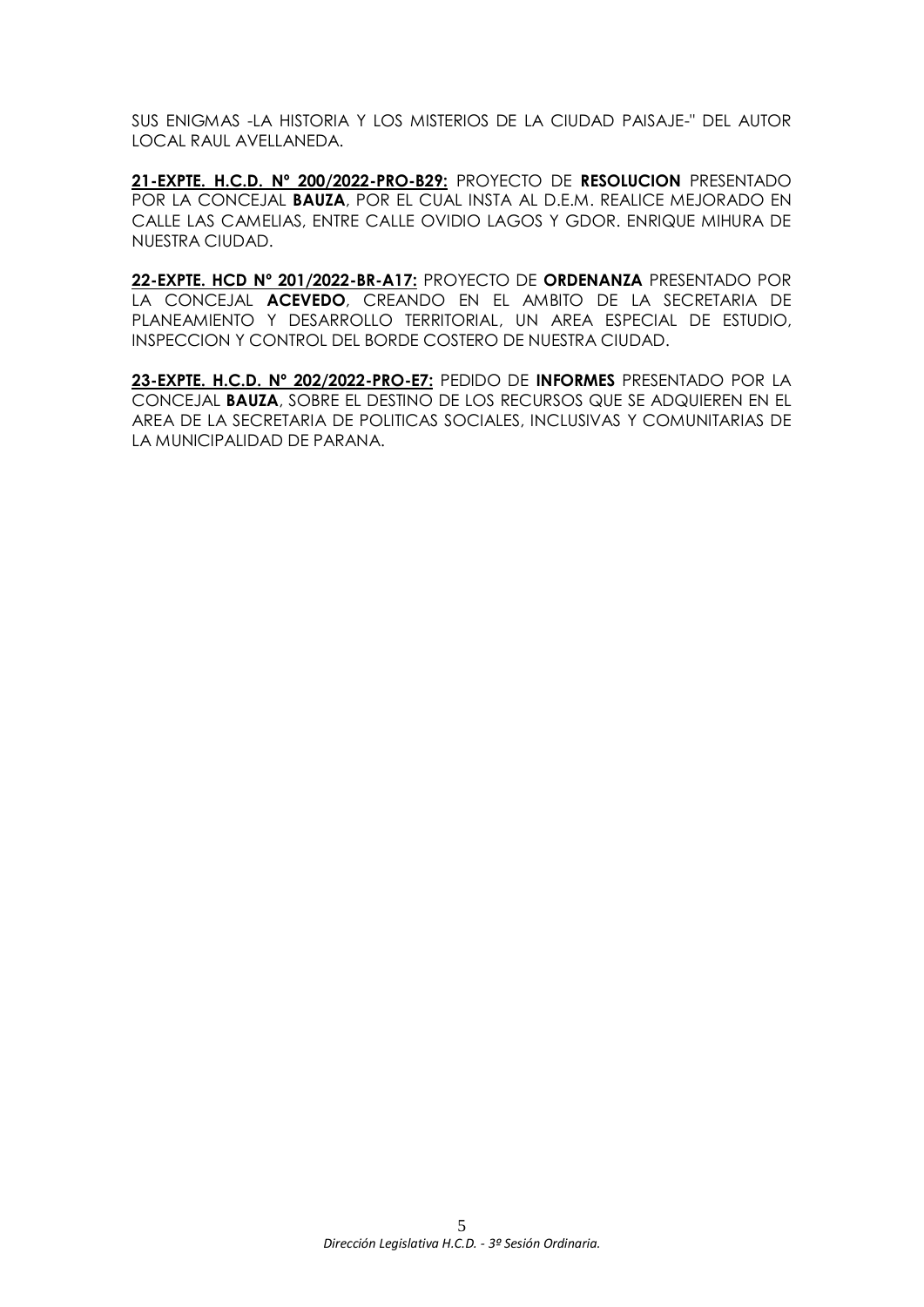### **PROYECTOS DE ORDENANZAS PARA TRATAMIENTO SEGUN ARTS. 64º y 65º DEL REGLAMENTO PARA EL REGIMEN INTERNO DEL H.C.D. - DECRETO H.C.D. Nº 07/2020.**

## **CON PLAZO VENCIDO DE 60 DIAS:**

**1.** PROYECTO DE ORDENANZA PRESENTADO POR LA CONCEJAL MINNI, DISPONIENDO EL PROCESO DE RECICLADO, REUTILIZACION, PROCESAMIENTO Y OTRAS FORMAS DE VALORIZACION Y REDUCCION DEL VOLUMEN DE LOS NEUMATICOS FUERA DE USO -NFU- COMO RESIDUOS SOLIDOS. -

EXPEDIENTE H.C.D. Nº **515/2021** -FC-A17.- COMISION DE COMUNIDAD Y PARTICIPACION. **-**

**2.** PROYECTO DE ORDENANZA PRESENTADO POR LOS CONCEJALES ROLANDELLI, AVERO Y RODRIGUEZ PAULIN, PROPONIENDO LA CREACION DEL PROGRAMA MUNICIPAL DE RESPONSABILIDAD SOCIAL CIUDADANA. -

EXPEDIENTE H.C.D. Nº **526/2021** -JC-A25.- COMISION DE COMUNIDAD Y PARTICIPACION. **-**

**3.** PROYECTO DE ORDENANZA PRESENTADO POR LA CONCEJAL ACEVEDO, CREANDO UN ESPACIO DE HOMENAJE A PROFESIONALES DEL RUBRO EN EL PASEO DE LA ENFERMERIA UBICADO ENTRE LAS CALLES CHURRUARIN, BLAS PARERA Y 1202 DE NUESTRA CIUDAD. -

EXPEDIENTE H.C.D. Nº **530/2021** -BR-A5.- COMISION DE DESARROLLO TERRITORIAL, OBRAS Y SERVICIOS PUBLICOS. **-**

**4.** PROYECTO DE ORDENANZA PRESENTADO POR EL CONCEJAL ELIZAR, MODIFICANDO EL ARTICULO 86° DEL ANEXO II PARTE ESPECIAL DE LA ORDENANZA N° 6410 CODIGO TRIBUTARIO -EXENCION TASA INSPECCION SANITARIA, HIGUIENE, PROFILAXIS Y SEGURIDAD- A TRABAJADORES MONOTRIBUSTISTAS DE PRENSA Y COMUNICACION. -

EXPEDIENTE H.C.D. Nº **567/2020** -FC-A1.- COMISION DE ECONOMIA Y HACIENDA. -

**5.** PROYECTO DE ORDENANZA PRESENTADO POR LOS CONCEJALES BECCARIA Y MURADOR, CREANDO EL PROGRAMA MUNICIPAL DE ALFABETIZACION DIGITAL PARA PERSONAS MAYORES EN EL AMBITO DE LA MUNICIPALIDAD DE PARANA. -

EXPEDIENTE H.C.D. Nº **605/2021** -RE-A25.-

COMISIONES DE DESARROLLO SOCIAL Y DE CULTURA, TURISMO Y EDUCACION. -

**6.** PROYECTO DE ORDENANZA PRESENTADO POR LOS CONCEJALES ROLANDELLI Y AVERO, ESTABLECIENDO LA OBLIGATORIEDAD DE INSTALACION DE MESAS ACCESIBLES EN TODOS LOS BARES, CONFITERIAS Y AFINES, DESTINADAS A PERSONAS CON DISCAPACIDAD MOTRIZ, QUE UTILICEN MEDIOS MECANICOS PARA TRASLADARSE. -

EXPEDIENTE H.C.D. Nº **686/2021** -JC-A21.- COMISION DE DESARROLLO SOCIAL. **-**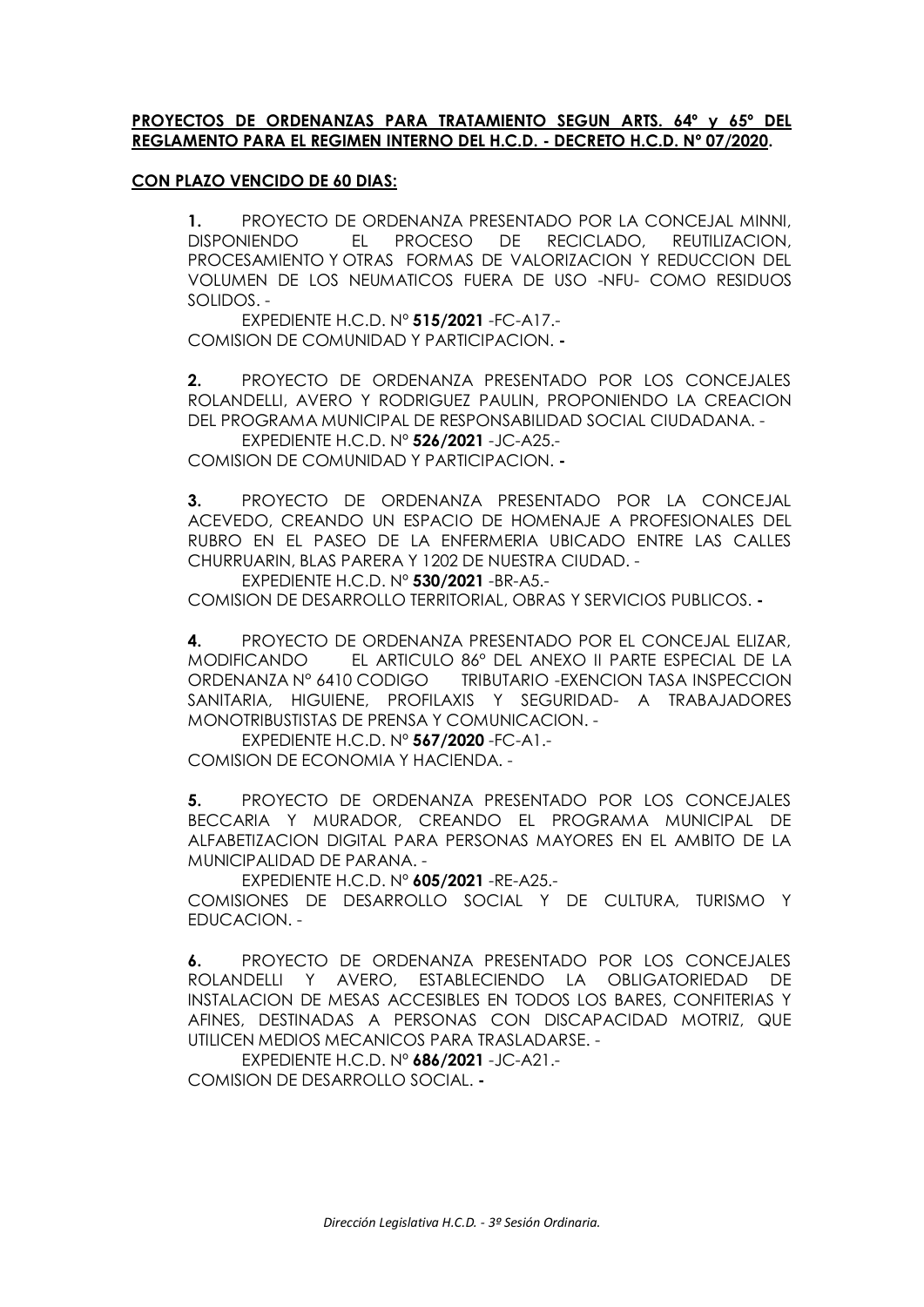**7.** PROYECTO DE ORDENANZA PRESENTADO POR EL CONCEJAL GRANETTO, PROPICIANDO UNA MODIFICACION EN LA CONFORMACION DE LA COMISION RELATIVA AL PLANEAMIENTO URBANO DE NUESTRA CIUDAD, REGIDA POR ORDENANZA N° 9430.-

EXPEDIENTE H.C.D. Nº **689/2021** -FC-A8.-

COMISIONES DE LEGISLACION GENERAL Y DE COMUNIDAD Y PARTICIPACION. **-**

**8.** PROYECTO DE ORDENANZA IN VOCE PRESENTADO POR LA CONCEJAL BECCARIA, ESTABLECIENDO EL SISTEMA DE BOLETA UNICA DE PAPEL EN EL AMBITO DE NUESTRA CIUDAD. -

EXPEDIENTE H.C.D. Nº **706/2021** -RE-A25.-

COMISIONES DE LEGISLACION GENERAL Y DE COMUNIDAD Y PARTICIPACION. **-**

**===================================================================**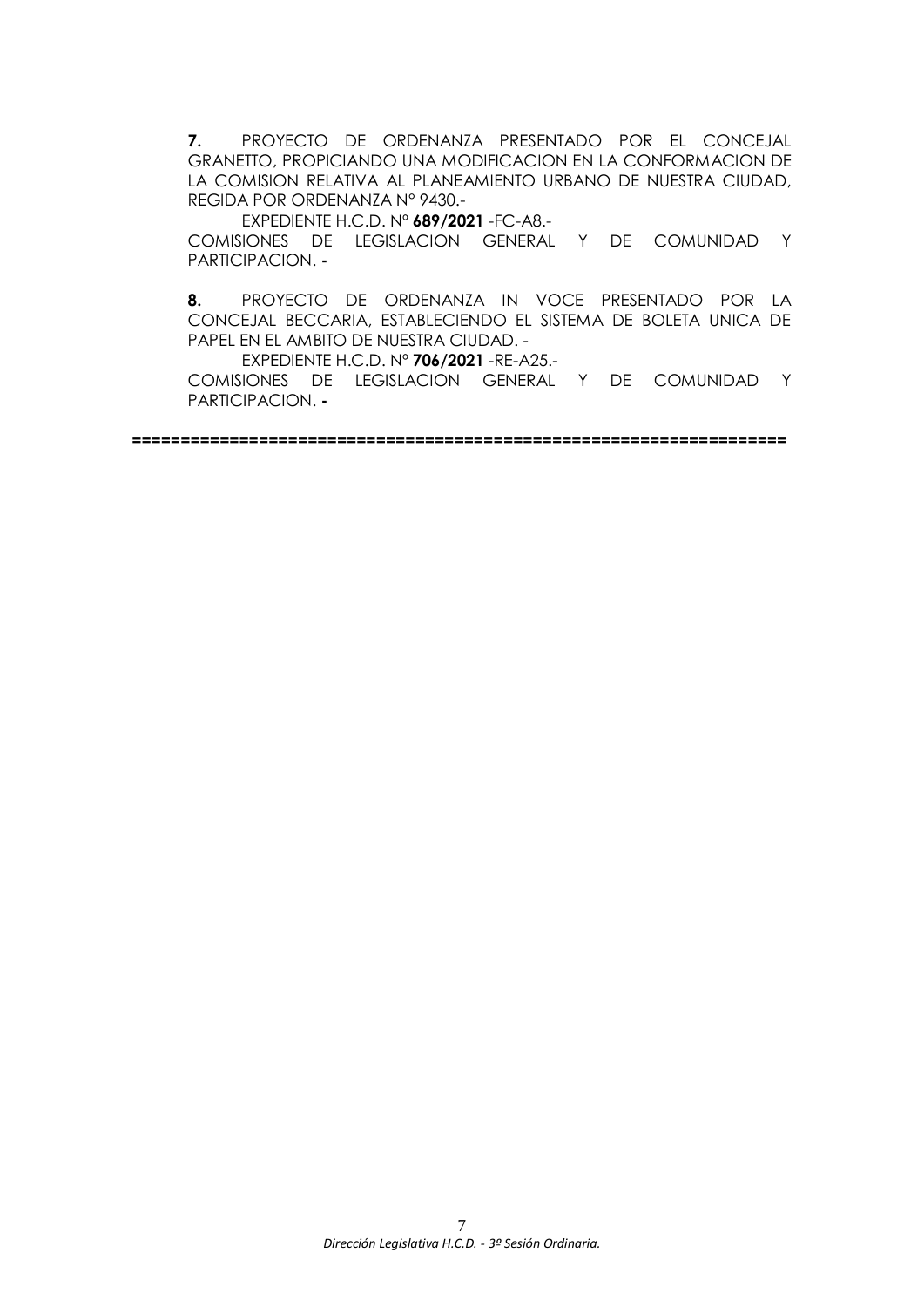# **PROYECTOS ARCHIVADOS, CON PLAZO VENCIDO DE 60 DIAS, SEGUN ART. 67° DEL REGLAMENTO PARA EL REGIMEN INTERNO DEL H.C.D. - DECRETO H.C.D. Nº 07/2020.**

1- PROYECTO DE RESOLUCION PRESENTADO POR LA CONCEJAL BAUZA, POR EL CUAL SOLICITA AL DEPARTAMENTO EJECUTIVO MUNICIPAL LA PUESTA EN VALOR DE PLAZA CARBO QUE SE ENCUENTRA EN LA PARTE DE ATRAS DE LA CASA DE GOBIERNO, UBICADA ENTRE LAS CALLES ALAMEDA DE LA FEDERACION, SANTA FE, CORDOBA Y MEXICO DE NUESTRA CIUDAD.- EXPEDIENTE H.C.D. Nº **395/2021** -PRO-B29.-

COMISION DE DESARROLLO TERRITORIAL, OBRAS Y SERVICIOS PUBLICOS.**-**

2- PROYECTO DE RESOLUCION PRESENTADO POR LA CONCEJAL BAUZA, POR EL CUAL INSTA AL DEPARTAMENTO EJECUTIVO MUNICIPAL A LA COLOCACION DE SEMAFOROS EN LA INTERSECCION DE CALLES MIGUEL DAVID Y SALVADOR CAPUTTO DE NUESTRA CIUDAD.-

EXPEDIENTE H.C.D. Nº **528/2021** -PRO-B10.- COMISION DE DESARROLLO TERRITORIAL, OBRAS Y SERVICIOS PUBLICOS.**-**

3- PROYECTO DE RESOLUCION PRESENTADO POR LOS CONCEJALES AVERO, ROLANDELLI Y RODRIGUEZ PAULIN, POR EL CUAL INSTAN AL DEPARTAMENTO EJECUTIVO MUNICIPAL PROCEDA A LA IMPLEMENTACION DE UN PLAN INTEGRAL DE BACHEO EN EL BARRIO CAPIBA DE NUESTRA CIUDAD.- EXPEDIENTE H.C.D. Nº **555/2021** -JC-B10.-

COMISION DE DESARROLLO TERRITORIAL, OBRAS Y SERVICIOS PUBLICOS.**-**

4- PROYECTO DE RESOLUCION PRESENTADO POR LOS CONCEJALES ROLANDELLI, RODRIGUEZ PAULIN Y AVERO, MEDIANTE EL CUAL SOLICITAN AL DEPARTAMENTO EJECUTIVO MUNICIPAL PROCEDA A REBAJAR LA CALLE EL VIRAYU EN DIRECCION A CALLE UBAJAY CON EL FIN DE ENCAUSAR LA MAYOR CANTIDAD DE AGUA HACIA LA BOCA DE TORMENTA DE CALLE BLAS PARERA AL 3742.-

EXPEDIENTE H.C.D. Nº **557/2021**-JC-B29.- COMISION DE DESARROLLO TERRITORIAL, OBRA Y SERVICIOS PUBLICOS.**-**

- 5- PROYECTO DE RESOLUCION PRESENTADO POR LOS CONCEJALES MURADOR Y BECCARIA, INSTANDO AL DEPARTAMENTO EJECUTIVO MUNICIPAL, PARA QUE A TRAVES DEL AREA QUE CORRESPONDA, CONVOQUE AL COMITE DE CUENCAS DEL ARROYO LA SANTIAGUEÑA (CCALS) CONF. ORDENANZA N° 9668 Y SUS MODIFICATORIA ORDENANZA N° 9815.- EXPEDIENTE H.C.D. Nº **565/2021**-RE-B8.- COMISION DE COMUNIDAD Y PARTICIPACION.**-**
- 6- PROYECTO DE DECRETO PRESENTADO POR LOS CONCEJALES FACELLO GEREZ, ELIZAR, NUÑEZ Y CACERES, DECLARANDO DE INTERES CULTURAL, AL TRABAJO DE INVESTIGACION Y RECOPILICION REALIZADO PARA LA PUBLICACION DEL LIBRO LIGA PARANAENSE DE FUTBOL -80 AÑOS DE EZEQUIEL RE.-

EXPEDIENTE H.C.D. Nº **597/2021**-FC-D6.- COMISIONES DE CULTURA, TURISMO Y EDUCACION.**-**